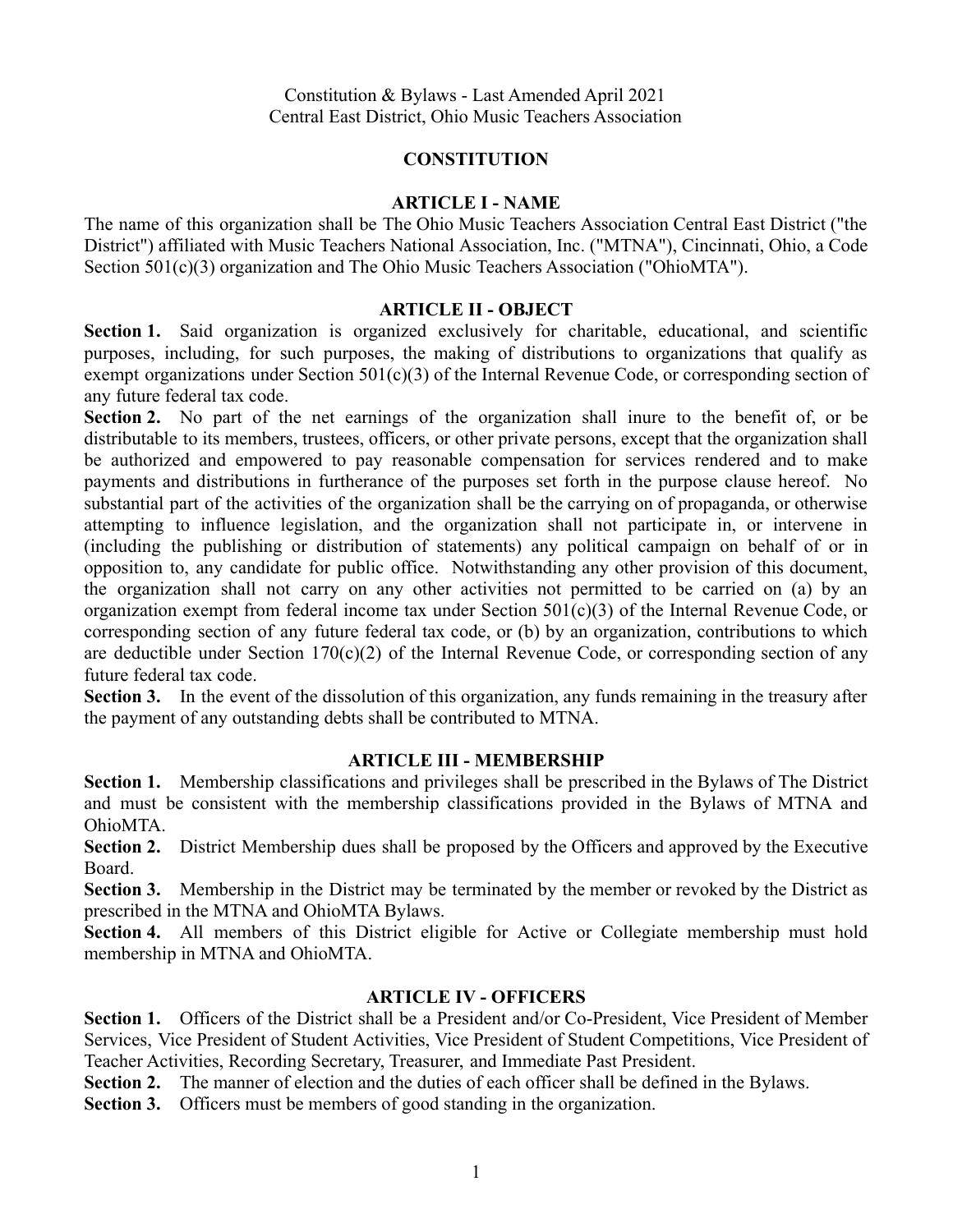**Section 4.** Officers may expedite resolution of matters which must be cared for immediately. Such matters are those which cannot wait for a regularly scheduled Board Meeting.

**Section 5.** For purposes of legal documents, the term 'Officers' is synonymous with 'Board of Directors' and/or 'Board of Trustees'.

### **ARTICLE V - EXECUTIVE BOARD**

**Section 1.** The Executive Board shall be composed of all Officers and Committee Chairmen.

**Section 2.** The Executive Board shall determine policies of the District by actively pursuing the purposes of the District within the limits of the Constitution and Bylaws. It shall have discretion in the disbursement of all funds of the District.

### **ARTICLE VI - COMMITTEES AND COMMITTEE CHAIRMEN**

**Section 1.** The Executive Board is responsible for continuing or changing the status of all Committees and/or events.

**Section 2.** The manner of selection of Committee Chairman shall be defined in the Bylaws.

**Section 3.** The President may appoint such Standing and Ad Hoc Committees and Committee Chairmen as he/she may deem beneficial to the District.

#### **ARTICLE VII - MEETINGS**

**Section 1.** An Annual Business Meeting of the District shall be held each spring at such time and place as is decided upon by the Executive Board of the District, but they shall be guided by the wishes of the membership. At this meeting, the President shall permit the general membership to bring forward items for consideration. The Annual Meeting should precede the spring Executive Board meeting.

**Section 2.** In order to transact business at the Annual Meeting, a quorum consisting of ten (10) voting members of the District, at least one of them being the President or a Vice President, must be present.

**Section 3.** Business meetings of the Executive Board shall be held each autumn, winter and spring at such time and place as is decided upon by the President, but they shall be guided by the wishes of the Executive Board.

**Section 4.** In order to transact business at an Executive Board meeting, a quorum consisting of ten (10) voting members of the Executive Board, at least one of them being the President or a Vice President, must be present.

**Section 5.** Special meetings of the Officers or the Executive Board may be called by the President.

### **ARTICLE VIII - PARLIAMENTARY AUTHORITY**

The latest edition of Robert's Rules of Order governs the District unless it is inconsistent with this Constitution and Bylaws. The President may appoint a Parliamentarian to provide opinion during various meetings.

### **ARTICLE IX - AMENDMENTS**

**Section 1.** This Constitution may be amended by a 2/3 majority vote of the members present and voting at the Annual Meeting, or a 2/3 majority vote of members voting in a mail ballot. Written notice of the proposed amendment(s) must be submitted to the membership at least thirty (30) days prior to the voting.

**Section 2.** All amendments must be consistent with Article II of this Constitution and a copy of same must be reported to the Executive Director of MTNA before approval.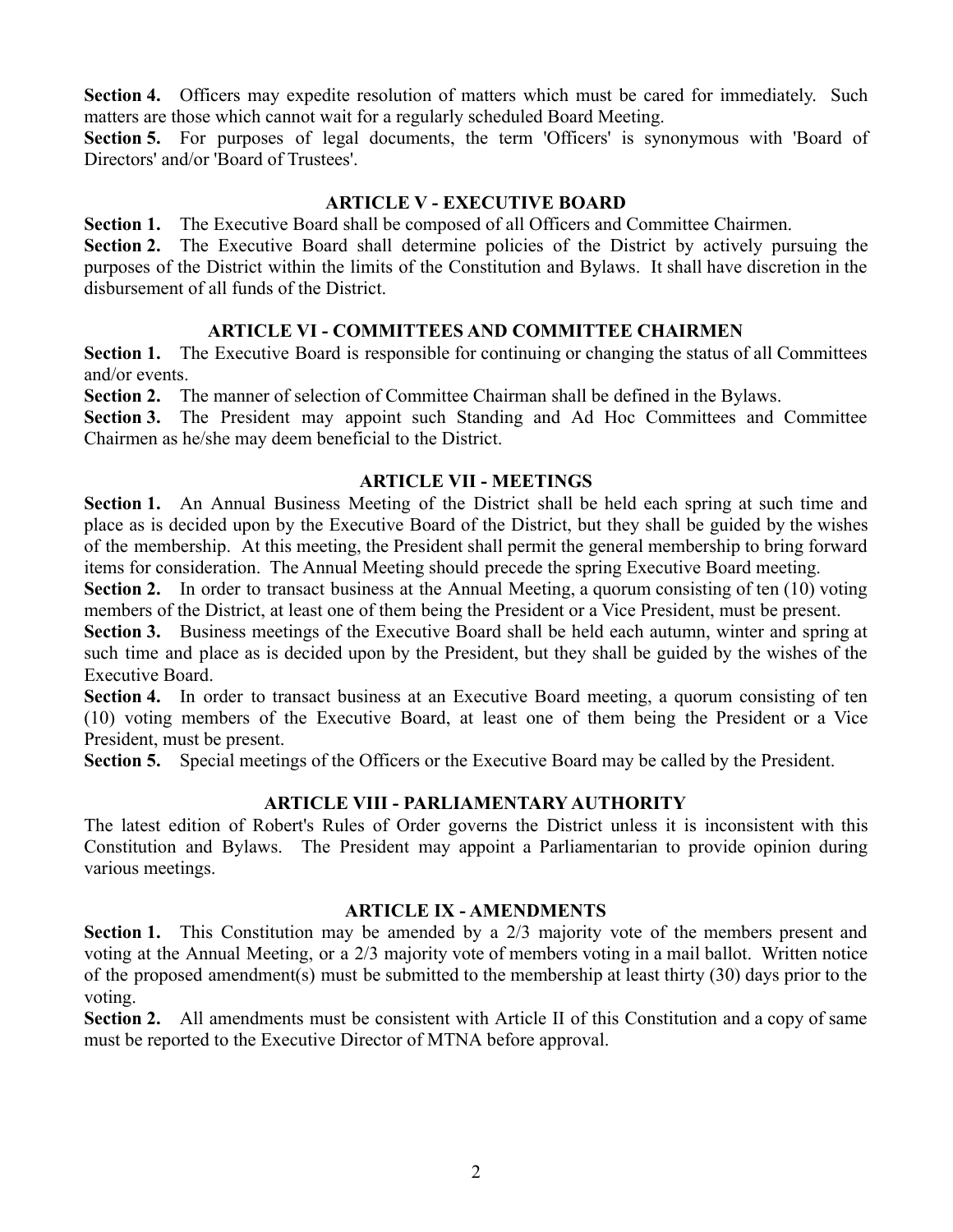### **BYLAWS**

### **ARTICLE I - MEMBERSHIP**

**Section 1.** Active Membership shall be open to all individuals who are professionally engaged in any field of music activity. They have the right to vote, hold office and enter students in all MTNA, OhioMTA and District activities and competitions.

**Section 2.** Collegiate Membership shall be open to all college students currently involved in music study. They may attend all activities of the District but may not vote, hold office or enter students into MTNA, OhioMTA or District competitions.

**Section 3.** Retired Membership is open to those who have been Active Members for at least 20 continuous years, who have reached the age of 75, and who have essentially retired from teaching. A member must send written notice to the Executive Director of MTNA for this class of membership to be activated. Retired members may vote, but cannot hold office or enter students into MTNA, OhioMTA or District competitions.

**Section 4.** Honorary Members are either nationally or locally known musicians. Honorary Membership requires that each of five Active members submit a letter of recommendation to the Executive Board for approval. Honorary Membership is awarded for the duration of one year. The District pays the one year National and State dues. They may attend all activities of the District but may not vote or hold office.

**Section 5.** Patron Members are individuals and businesses who wish to support the programs of the District. They may attend all activities of the District but may not vote or hold office.

**Section 6.** No "studio" memberships exist. Teachers within a studio must apply for individual membership. Students must enter all events under the name of their own teacher.

# **ARTICLE II - FISCAL YEAR**

The fiscal year shall commence on July 1 and shall end on June 30.

# **ARTICLE III - MEMBERSHIP YEAR & DUES**

**Section 1.** The membership year for all membership categories except that of Student Membership shall coincide with the fiscal year. The Student Membership year shall be October 1 to September 30.

**Section 2.** Annual dues for all categories of membership shall be due on the first day of the membership year, after which date members are delinquent and not entitled to any privileges of membership until dues are paid for the current membership year.

**Section 3.** All dues are sent to the National Headquarters of MTNA and must be posted there at least one day prior to the registration deadline of any District or State event. MTNA competitions require that membership be posted prior to September 1 of each year.

**Section 4.** The amount of annual dues will be published in the District's Annual Directory.

# **ARTICLE IV - ELECTION OF OFFICERS**

**Section 1.** The Nominating Committee Chairman will be the Immediate Past President and at least two other committee members of his/her choosing. The Committee shall be in place by the autumn board meeting preceding the end of the President's term of office. They shall prepare a slate of not more than two (2) candidates for each office.

**Section 2.** The District membership shall be notified by mail of the Nominating Committee's slate of officers at least thirty days prior to the Annual Meeting.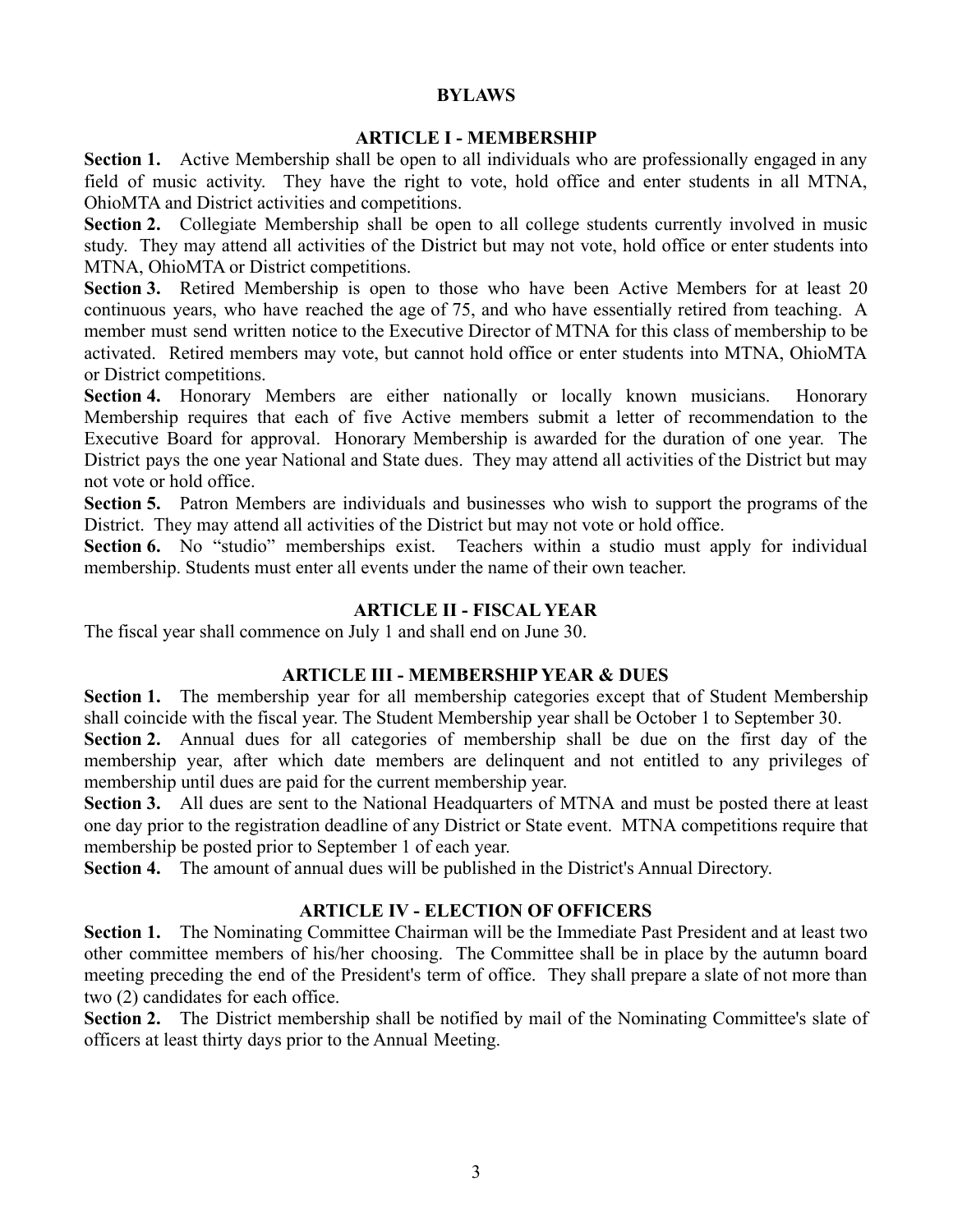**Section 3.** The active members of the District shall elect by a majority vote the Officers of the District at the Annual Meeting. Nominations from the floor shall be allowed, provided the nominee is eligible for election and has consented to be a candidate. This consent must be given in writing or given in person at the meeting. Election by the members must be by secret ballot, and each office shall be voted on separately. In the event of only one nominee for an office, the President may recommend election by general consent. The election shall take place at the Annual Meeting in even numbered years.

**Section 4.** Elected Officers will take office at the end of the last board meeting ending the out-going Officers' term with the exception of the Treasurer whose term of office shall begin with the new fiscal year.

**Section 5.** Each Officer shall be elected for a term of two years.

Section **6.** A vacancy in any office, except that of President, shall be filled by the President in consultation with the Officers.

# **ARTICLE V - COMMITTEE CHAIRMEN**

**Section 1.** Committee Chairmen shall be selected by the Nominating Committee.

**Section 2.** The member accepting the office of President shall assist the Nominating Committee in selecting unfilled Committee Chairmen positions.

**Section 3.** Committee Chairmen shall hold a two-year term and begin their two-year term with the last Board Meeting ending the out-going Committee Chairman's term.

**Section 4.** The Chairman of a newly established Committee serves for the duration of the President's term.

**Section 5.** Committee Chairmen must be members of good standing in the organization.

**Section 6.** The President shall appoint all standing and ad hoc Committee Chairman and appoint replacements to vacated Committee Chairman positions.

# **ARTICLE VI - DUTIES OF OFFICERS & COMMITTEE CHAIRMEN**

**Section 1.** The President shall be the principal elective officer of the District and shall preside at all meetings of the District. The President serves as a member of the Finance Committee. The President shall serve as a member ex officio of all other Committees except the Nominating Committee and shall supervise all program planning and projects. The President files paperwork with the District's Statutory Agent pertaining to incorporation and files an annual report with MTNA providing them with information relative to our exemption status with the IRS. The President sends District newsletters to the District Membership and appropriate State and National officers. The President shall attend the annual OhioMTA Board Meeting at the State Convention and submit an annual report. The President studies the Constitution and Bylaws to ascertain that the District is operating within the requirements of the state and national organization. He or she shall perform all duties applicable to the office as prescribed by the parliamentary authority adopted by the District. When there is a Co-President, he/she assists the President in all of the President's duties and may assume the President's duties at the President's request.

**Section 2.** The Immediate Past President shall be the chairman of the nominating committee; shall be responsible for obtaining all updated job descriptions of Officers and Committee Chairmen; and shall perform all duties applicable to the office as prescribed by the parliamentary authority adopted by the district. The Immediate Past President serves as a member of the Finance Committee. In the event the current President agrees to hold a second consecutive two-year term of office as President, someone other than the Immediate Past President may be appointed to be the chairman of the nominating committee and/or to fill their seat on the Finance Committee.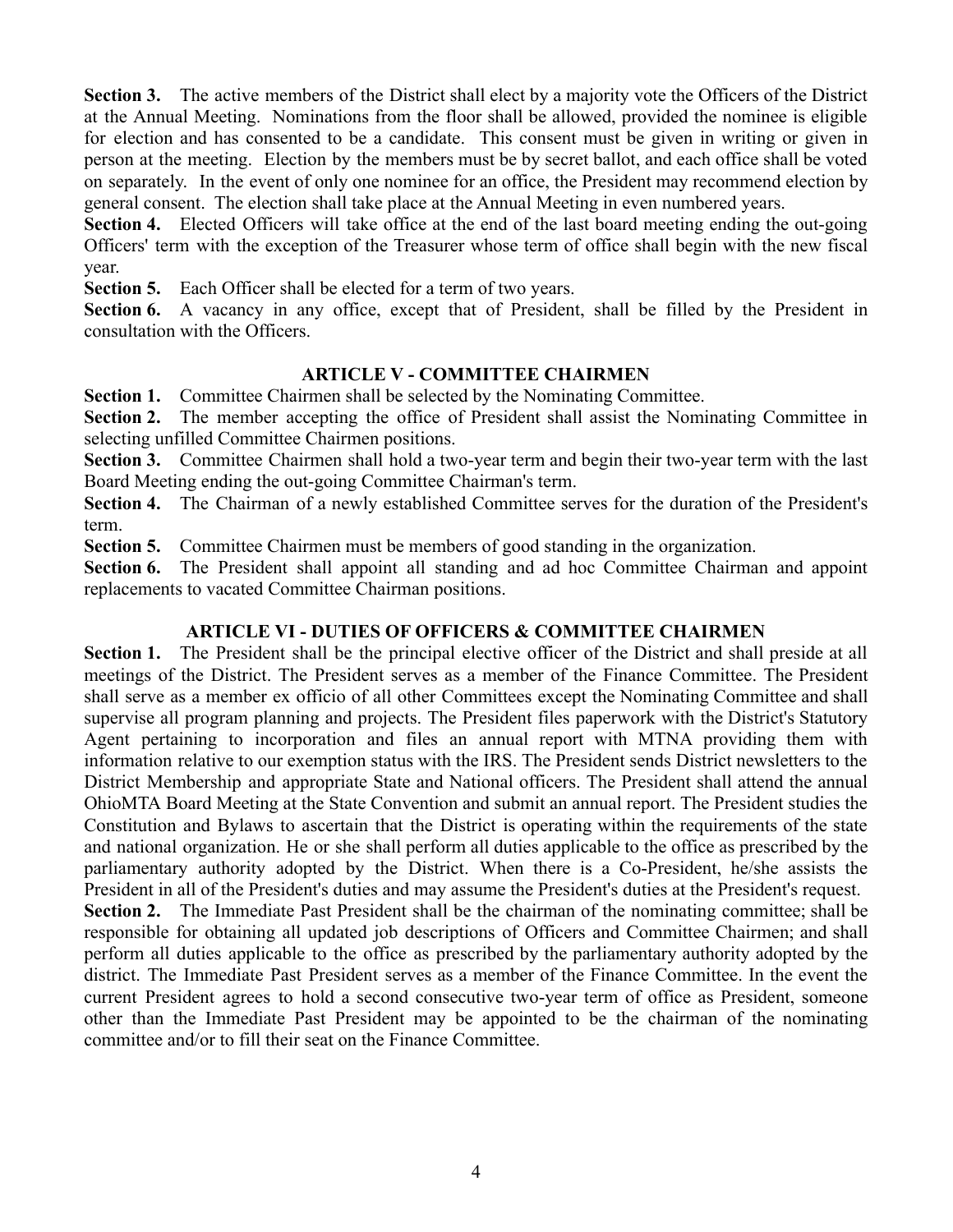**Section 3.** Vice Presidents shall be chairman of a specific activity or event and will serve as leaders of a Planning & Resource Team (PRT). Vice Presidents shall:

a) Convene and conduct an annual meeting of their PRT, more as needed.

b) Obtain copies of updated job descriptions from all PRT members, maintain copies for their own use and provide copies to the Immediate Past President.

c) Serve in an advisory capacity to their PRT members by remaining available to answer questions or assist in solving problems by utilizing the knowledge and experience of team members, the District President and all other Executive Board members; establishing procedures for maintaining regular contact between themselves and their team members for the purpose of monitoring individual progress as is necessary and appropriate for each Team member; and keeping the District President informed about the workings of their team through a written report following full meetings of their team and through verbal or written reports as needed thereafter and informing the District President of any proposals to be added to the Executive Board meeting agenda.

d) Serve on the Budget Committee.

e) Perform all other duties as required by their office.

f) Will not take on the responsibilities or duties of any team member.

**Section 4.** The Vice President of Member Services is responsible for Membership and serves as the leader of the Member Services Planning & Resource Team as described in Section 3 above. This team is comprised of the following Committee Chairmen: Advertising, Certification, Directory Compilation, Grants for Professional Development, Membership, Publicity and Webmaster. The Vice President of Member Services shall assume responsibilities of the President in the event the President is unable to fulfill his/her duties.

**Section 5.** The Vice President of Student Activities is responsible for chairing one of the Student Activities and serves as the leader of the Student Activities Planning & Resource Team as described in Section 3 above. This team shall be comprised of the following Committee Chairmen: District Festival, Out & About, Pianorama, Scale Olympics and Student Solo & Ensemble Recitals.

**Section 6.** The Vice President of Student Competitions is responsible for chairing one of the Student Competitions and serves as the leader of the Student Competitions Planning & Resource Team as described in Section 3 above. This team shall be comprised of the following Committee Chairmen: Buckeye Auditions, OhioMTA/Graves Piano Solo & Ensemble Competition and Summer Music Study Scholarships.

**Section 7.** The Vice President of Teacher Activities is responsible for one of the Teacher Activities and serves as the leader of the Teacher Activities Planning & Resource Team as described in Section 3 above. This team is comprised of the following Committee Chairmen: Conferences, All Workshop Chairmen, and Independent Music Teachers Forum.

**Section 8.** The Recording Secretary keeps the minutes of all meetings of the District and sends copies of all minutes to the President within 30 days following the meetings. The Recording Secretary shall be responsible for collecting two copies of all District-sponsored event programs during which copyrighted music is performed and will send them to the MTNA Assistant Executive Director by June 30 of each year. The Recording Secretary shall help with mailings when requested by the President and performs all duties as required by the office.

**Section 9.** The Treasurer is responsible for:

a) Maintenance of proper financial records.

b) Preparation of the annual report to the Executive Board.

c) Disbursement of District Funds as authorized by the Executive Board.

d) Arranging for an audit and/or financial compilation at the end of term of office or each 2 years, whichever comes first.

e) Overseeing the Finance Committee, which is responsible for management of the Endowment Fund, providing financial oversight responsibilities by recommending and interpreting policy to the board,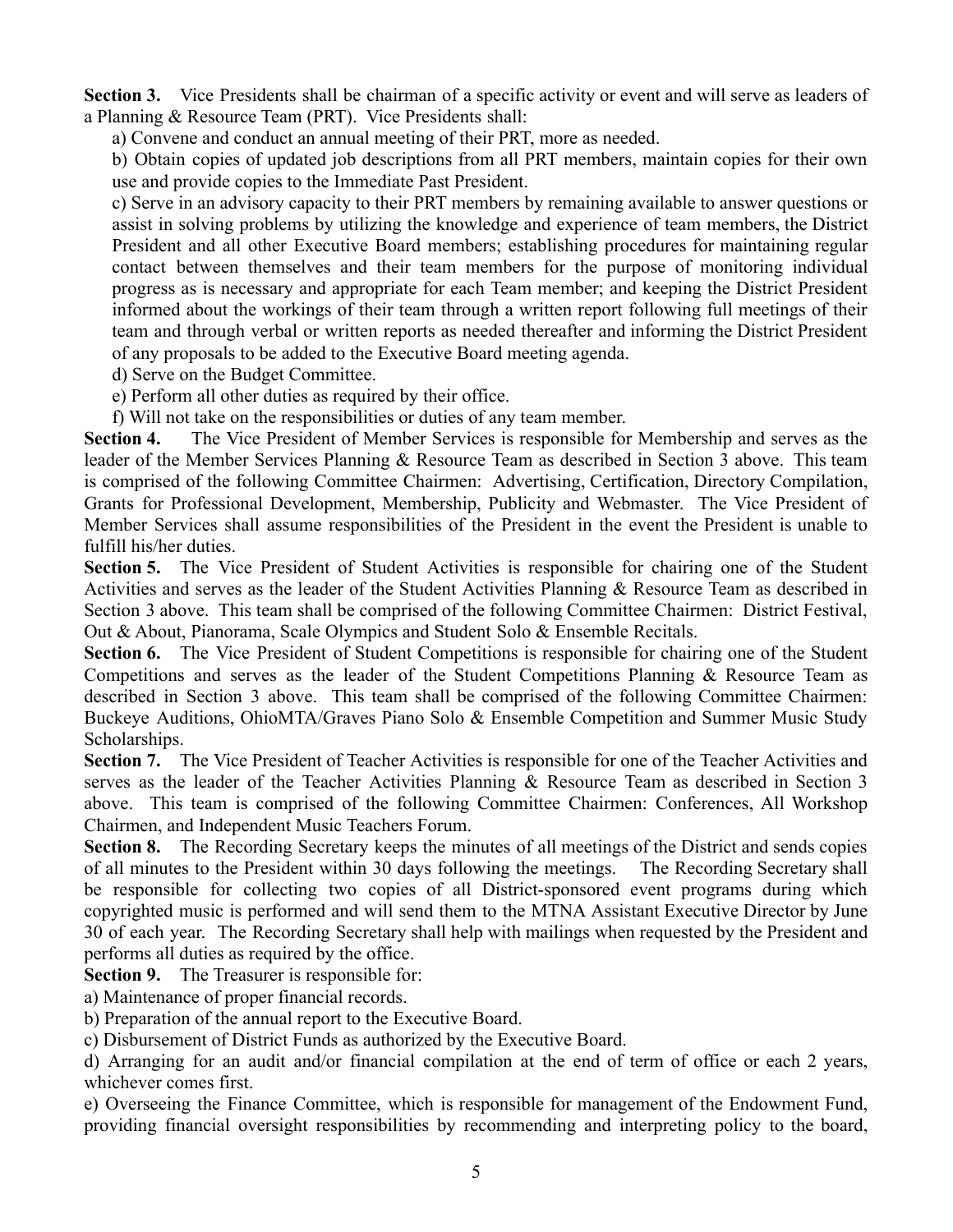monitoring its implementation, and distribution of funds from the Beverly A. Rawles Fund for Music Education. The Finance Committee shall consist of the Treasurer, President, Immediate Past President and 2 or 4 members at large appointed by the Treasurer and approved by the President and Immediate Past President.

f) Oversees the preparation of the annual budget for distribution 30 days prior to the Annual Meeting.

g) Files any paperwork with the IRS; and performs all duties required by the office.

**Section 10.** Committee Chairmen shall perform all duties required by their position and shall attend all Executive Board meetings. Copies of all mailings should be sent to the President.

Section 11. All Officers and Committee Chairmen shall have a job description of their office and should update their job descriptions at the end of their term of office, retaining a copy for the Committee records and sending a copy to the President.

**Section 12.** All Officers and Committee Chairmen shall give their successors an end-of-term achievement report with a copy to the President.

**Section 13.** The following changes to district events must be approved by the appropriate Planning & Resource Team, then by the Executive Board:

- a) Fees
- b) Monetary awards
- c) Repertoire Guidelines
- d) Age/Eligibility requirements
- e) Overall Structure of the event

# **ARTICLE VII - EXPENSES OF OFFICERS & COMMITTEE CHAIRMEN**

**Section 1.** Officers and Committee Chairmen upon submitting proper receipts of expenses incurred in the performance of District duties shall be reimbursed for these expenses.

**Section 2.** The District does not pay mileage for Committee Chairmen's travel costs on OMTA business.

**Section 3.** No bills will be reimbursed without proper receipts. The Treasurer shall have the right to refuse reimbursement of expenses when no receipts are submitted.

# **ARTICLE VIII - HONORING DECEASED MEMBERS**

**Section 1.** Upon the death of a member of the District, the Treasurer shall, in lieu of flowers, make a donation in the name of the deceased to the District's Summer Scholarship Fund.

**Section 2.** The President shall send a letter of condolence to the family of the deceased informing them of the scholarship donation.

# **ARTICLE IX - AMENDMENTS**

**Section 1.** These Bylaws may be amended by a 2/3 majority vote of the members present and voting at the Annual Meeting or a 2/3 majority vote of members voting in a mail ballot. Written notice of the proposed amendment(s) must be submitted to the membership at least thirty (30) days prior to the voting.

**Section 2.** All amendments must be consistent with Article II of this Constitution and a copy of same must be reported to the Executive Director of MTNA before approval.

Any proposed changes to the Constitution & Bylaws should be submitted in writing by March 1, 2022 to:

# **Andrea Keil**

President, Central East District OhioMTA 2943 Dennis Lane • Grove City, OH 43123